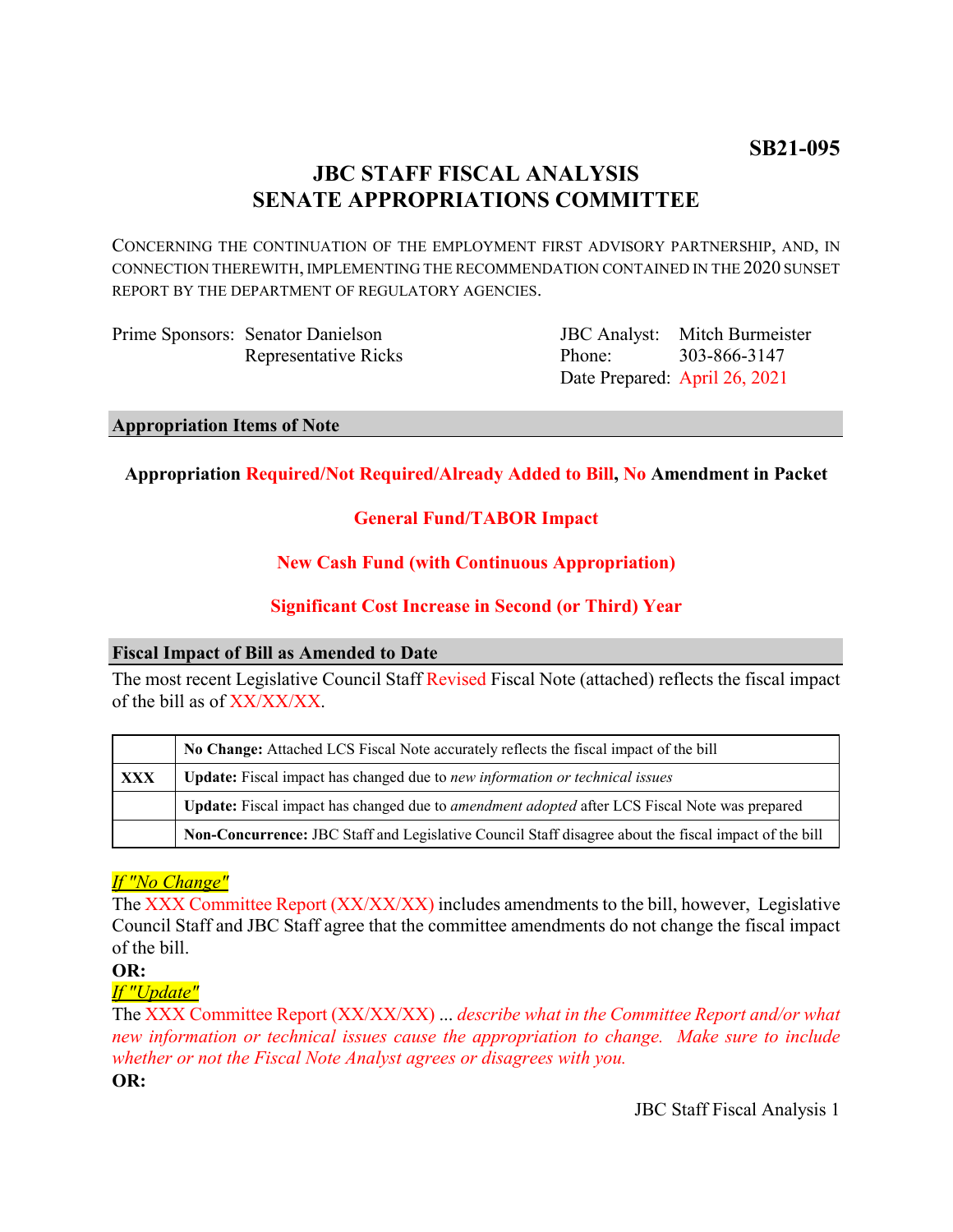# **SB21-095 JBC Staff Analysis**

*If "Non-Concurrence"*

*If the Non-Concurrence box is checked explain why.* 

## **Amendments in This Packet for Consideration by Appropriations Committee**

| Amendment          | <b>Description</b>                                               |
|--------------------|------------------------------------------------------------------|
| <b>J.XXX</b>       | Staff-prepared appropriation amendment                           |
| L.XXX              | Bill Sponsor amendment - does not change fiscal impact           |
| $\mid$ L.XXX/J.000 | Bill Sponsor amendment - changes fiscal impact and appropriation |

## **OR:**

| <b>Amendments in This Packet for Consideration by Appropriations Committee</b> |  |  |  |  |  |  |
|--------------------------------------------------------------------------------|--|--|--|--|--|--|
|--------------------------------------------------------------------------------|--|--|--|--|--|--|

**Amendment Description**

None.

# **Current Appropriations Clause in Bill**

The bill requires but does not contain an appropriation clause.

## **OR:**

The bill includes an appropriation clause that...

**OR:**

The bill includes an appropriation clause that *(describe its deficiency).*

**OR:**

The bill neither requires nor contains an appropriation clause for FY 20XX-YY.

# **Description of Amendments in This Packet**

**J.00X** Staff has prepared amendment **J.XXX** (attached) to add a provision appropriating a total of \$ to the Department of for FY 20XX-YY, including \$ General Fund and \$ cash/reappropriated funds from . This provision also states that the appropriation is based on the assumption that the Department will require an additional YY.Y FTE <and/or the Department will receive  $\delta$  federal funds to implement the act>.

**OR:**

**J.00X** Staff has prepared amendment **J.XXX** (attached) to change the existing clause to appropriate....

**OR:**

**L.00X** Bill Sponsor amendment **L.XXX** (attached) ...

**OR:**

# **L.XXX and J.YYY**

Bill Sponsor amendment **L.XXX** (attached) ...